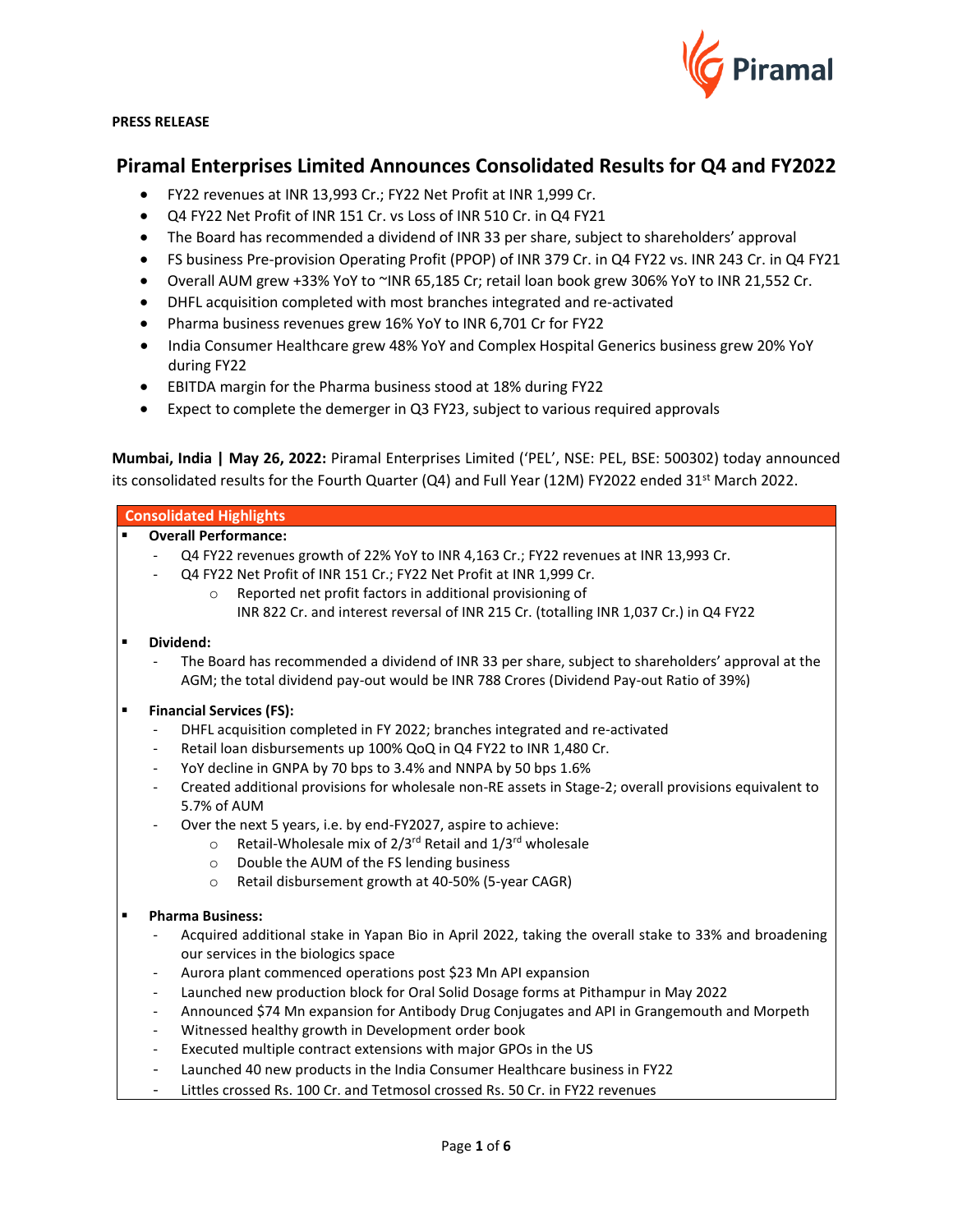

**Ajay Piramal, Chairman, Piramal Enterprises Ltd.** said, "We have delivered a resilient performance in Q4 and FY22 across financial services and pharmaceuticals, against the backdrop of the pandemic and macro-economic headwinds. In financial services, we completed the integration with DHFL and achieved 100% Q-on-Q growth in retail loan disbursements in Q4 of FY22. We have re-activated almost all the branches and not only retained over 3,000 employees of the DHFL, but also created over 3,000 new jobs in the merged entity across India. We will continue to make requisite investments in talent and technology, to strengthen our ability to tap the latent business opportunities in the Bharat market. Post the DHFL acquisition, we will now leverage our sizable retail lending platform to double our AUM over the next 5 years, thereby significantly improving our mix towards retail.

During the quarter, we further strengthened our balance sheet by making additional provisions towards Stage 2 assets. We also continue to retain the extraordinary provisions made in March 2020 towards the pandemic related risks.

In pharmaceuticals, we have been investing organically and inorganically across all our businesses. All our key businesses have a compelling plan for their growth and have continued to deliver against their respective strategic priorities despite challenging macro-environment. We remain firmly on track to complete the demerger of the pharmaceuticals business by Q3 of FY23 and unlock significant value for our stakeholders."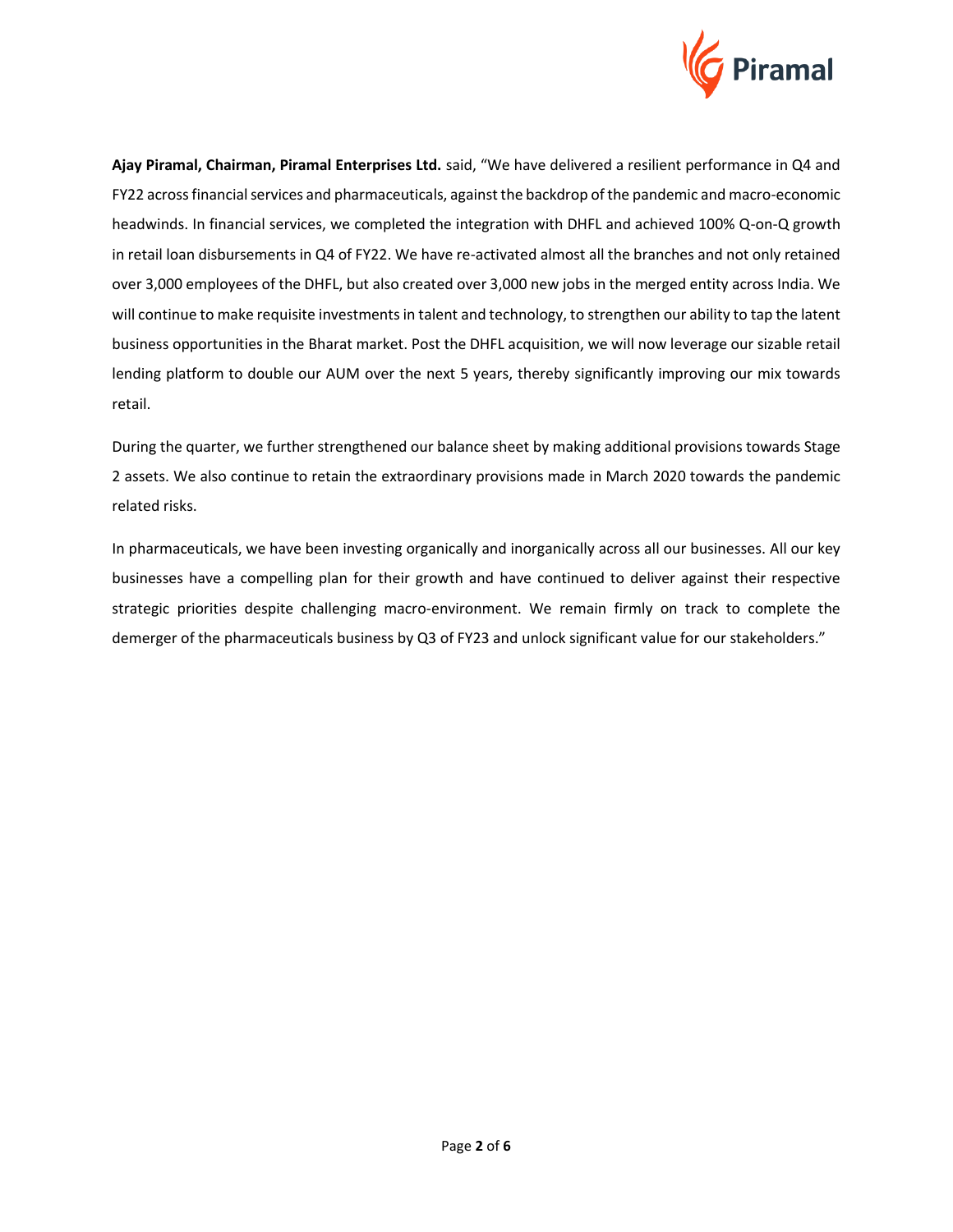

# **Key Business Highlights**

# **Financial Services**

- **Significant AUM growth and diversification** 
	- AUM increased 33% YoY to INR 65,185 Cr. as of Mar-2022
	- Share of retail in the overall loan book increased from 12% in Mar-2021 to 36% in Mar-2022
	- Retail loan book increased 306% YoY to INR 21,552 Cr.
- **Retail loan disbursements increased 100% QoQ to INR 1,480 Cr.** in Q4 FY22
	- ~132,000 customers acquired in Q4 FY22
	- Launched mobile app, with >125k downloads
	- Disbursement yields continued to improve to 12.5% in Q4 vs. 11.3% in Q1 FY22, driven by shift in product mix of disbursements
	- On-track to achieve guidance of INR 2,500-3,500 Cr. of disbursements in Q3 FY23 (i.e. 5-7x of premerger levels)
- **Increasing granularity of the wholesale portfolio:**
	- No exposure is >10% of net worth and 90% of Real Estate book is <7% net worth
	- **'Wholesale Lending 2.0':** Calibrated approach, with focus on smaller loans and cash flow-backed lending
- **Re-evaluated the wholesale portfolio, to detect any lasting impact of the pandemic or recent stress in the macro economy on our clients**
	- Based on this assessment, we moved some of our non-Real Estate exposures to Stage 2 and thus, we have made additional provisioning and interest reversal totalling INR 1,037 Cr. (incl. additional provisioning of INR 822 Cr. and interest reversal of INR 215 Cr.)
	- These were high-yield, structured mezzanine loans done under the 'Holdco' structure. We have discontinued doing such kind of deals.
- **GNPA and NNPA ratios stable QoQ**
	- GNPA ratio at 3.4% and NNPA at 1.6%
	- Total provisions at INR 3,735 Cr, equivalent to 5.7% of our AUM
- **Robust Liability Management**
	- **Average cost of borrowings fell 180 bps YoY** to 9.1% in Q4 FY22; **79% of borrowings at fixed rate**
- **EXED Adequate capital available for value accretive acquisitions, as well as for organic growth, given** capital adequacy ratio of ~21% and net debt-to-equity of 2.7x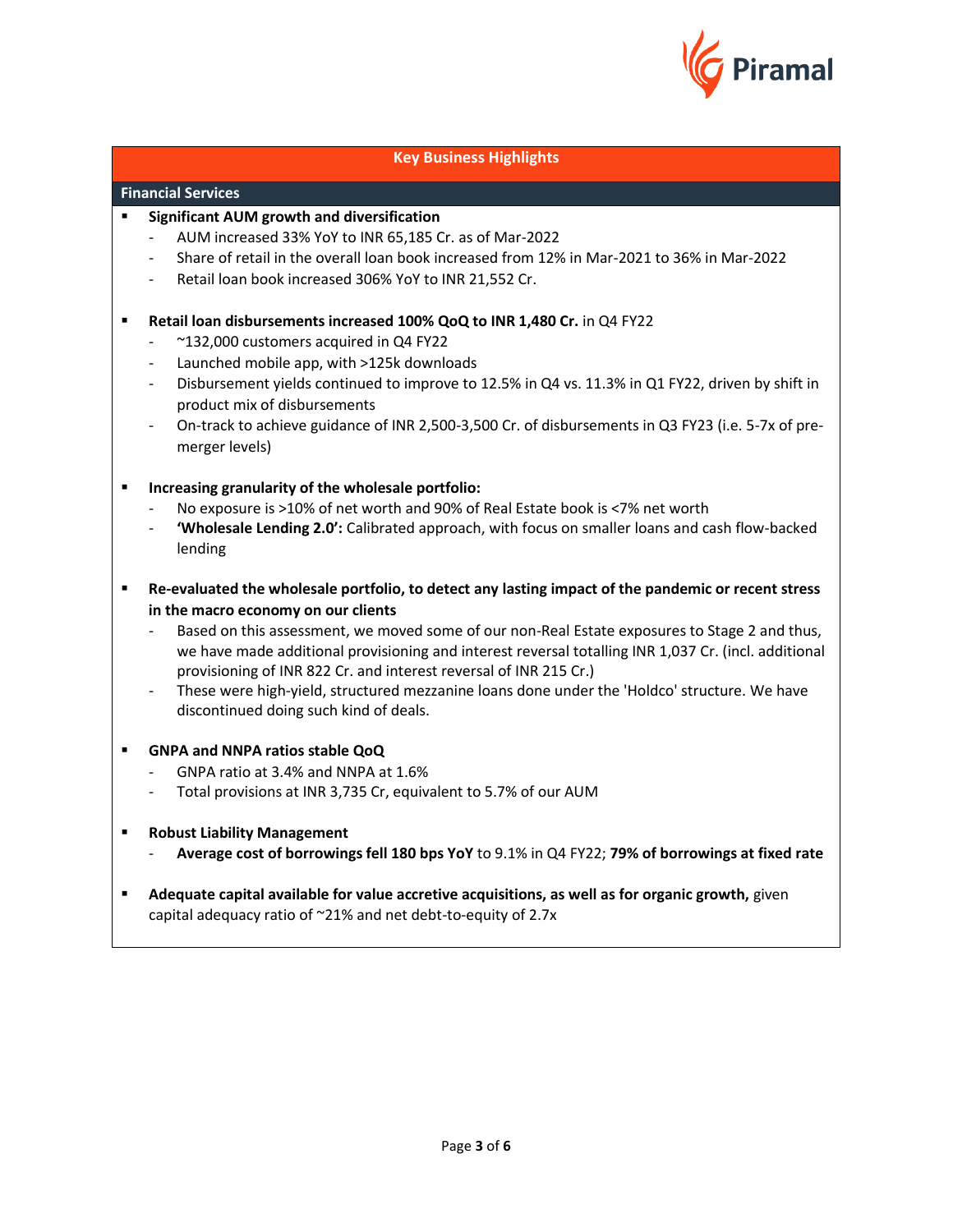

- **Revenue grew by 16% YoY to INR 6,701 Cr. For FY2022:**
	- India Consumer Healthcare Revenues were up 48% YoY
	- Complex Hospital Generics Revenues were up 20% YoY
	- CDMO revenues were up 10% YoY
- **Delivered EBITDA of INR 1,206 Cr. for FY22, EBITDA margin at 18%**

▪ **Investments / capacity expansion in niche capabilities, etc:** 

# **CDMO:**

- Acquired additional stake in **Yapan Bio** to broaden services in biologics space, now 33% ownership
- Operations commenced post \$23 Mn APIs expansion at the **Aurora** facility
- Launched new production block for Oral Solid Dosage forms at **Pithampur** in May 2022
- Announced \$74 Mn expansion for Antibody Drug Conjugates and API at **Grangemouth** and **Morpeth** facilities
- Announced expansion for drug substances, including HPAPIs, at **Riverview**
- Witnessing healthy growth in Development Order Book and strong demand for API services

### **Complex Hospital Generics:**

- Executed multiple contract extensions with major GPOs in the US in the Complex Hospital Generics business
- Witnessing strong Inhaled Anaesthesia sales in the US
- Intrathecal portfolio continued its leadership position in the US

# **India Consumer Healthcare:**

- Strong performance in power brands in the India Consumer Products business
- Launched 40 **new products** in FY22; New products launched since Apr'20 contribute to 15% of sales
- Littles crossed Rs. 100 Cr. and Tetmosol crossed Rs. 50 Cr. In FY22 revenues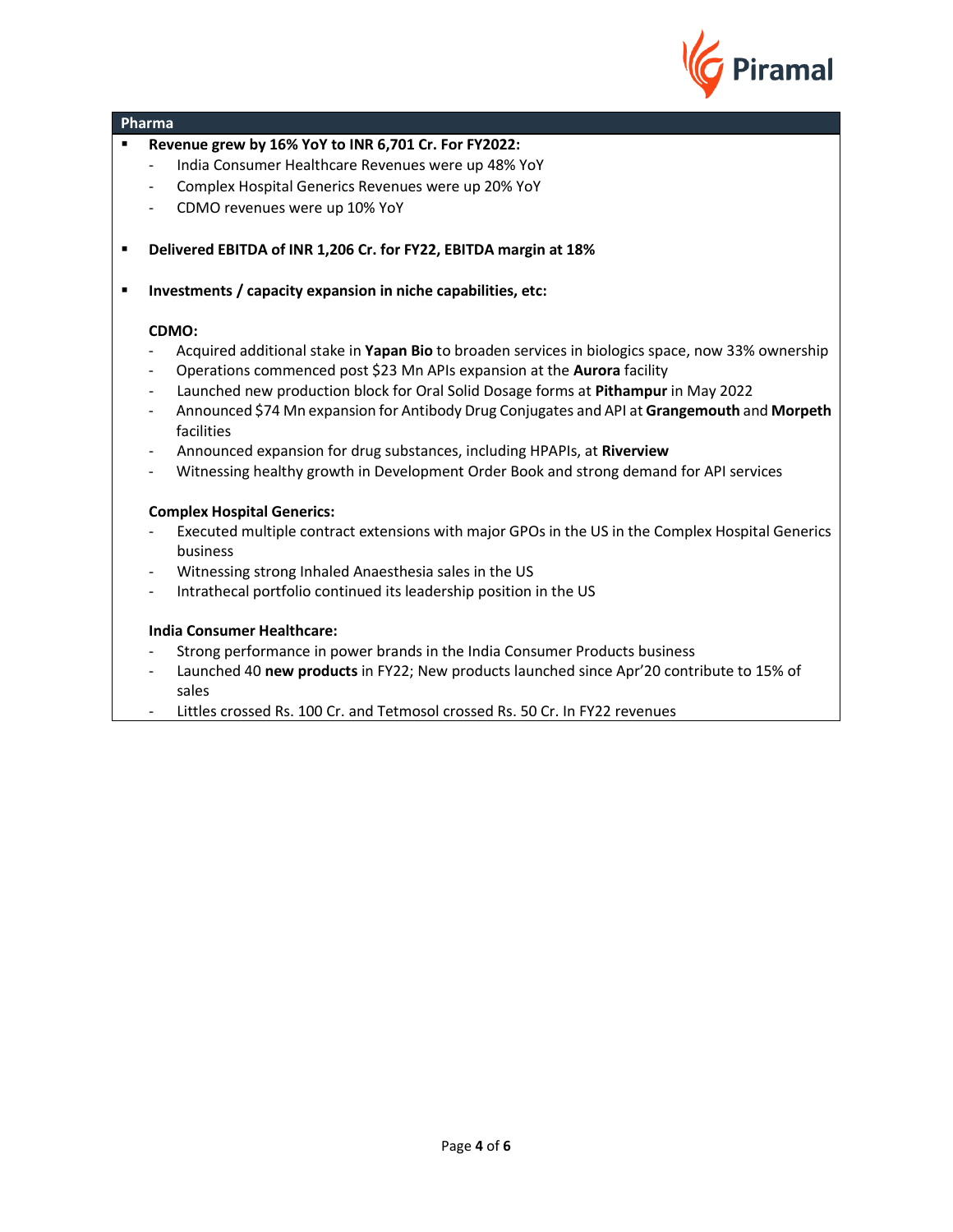

**Consolidated P&L** *(In INR Crores, or as stated)*

| <b>Particulars</b>                                            | <b>Quarter IV ended</b>  |           |                          | 12M Ended                |           |                          |
|---------------------------------------------------------------|--------------------------|-----------|--------------------------|--------------------------|-----------|--------------------------|
|                                                               | 31-Mar-22                | 31-Mar-21 | % Change                 | 31-Mar-22                | 31-Mar-21 | % Change                 |
| Net Sales                                                     | 4,163                    | 3,402     | 22%                      | 13,993                   | 12,809    | 9%                       |
| Non-operating other income                                    | 238                      | 164       | 45%                      | 720                      | 364       | 98%                      |
| Total income                                                  | 4,401                    | 3,566     | 23%                      | 14,713                   | 13,173    | 12%                      |
| Other Operating Expenses                                      | 2,169                    | 1,701     | 28%                      | 6,847                    | 5,335     | 28%                      |
| <b>Expected Credit loss</b>                                   | 817                      | $-77$     | $\overline{\phantom{a}}$ | 696                      | 10        |                          |
| <b>OPBIDTA</b>                                                | 1,414                    | 1,942     | $-27%$                   | 7,170                    | 7,828     | $-8%$                    |
| Interest Expenses                                             | 1,237                    | 936       | 32%                      | 4,480                    | 4,209     | 6%                       |
| Depreciation                                                  | 190                      | 145       | 31%                      | 666                      | 561       | 19%                      |
| Profit / (Loss) before tax & exceptional<br>items             | $-14$                    | 861       | $\overline{\phantom{a}}$ | 2,025                    | 3,058     | $-34%$                   |
| Exceptional items (Expenses)/Income                           |                          |           | $\blacksquare$           | $-168$                   | 59        | $\overline{\phantom{a}}$ |
| <b>Current Tax and Deferred Tax</b>                           | 24                       | 218       | $-89%$                   | 511                      | 785       | -35%                     |
| DTA reversal / other one-time tax<br>adjustments              | $\overline{\phantom{a}}$ | 1,258     | $-100%$                  | $\overline{\phantom{a}}$ | 1,258     | $-100%$                  |
| Profit / (Loss) after tax (before MI & Prior<br>Period items) | $-37$                    | $-616$    |                          | 1,346                    | 1,074     | 25%                      |
| Share of Associates                                           | 188                      | 106       | 78%                      | 653                      | 338       | 93%                      |
| Net Profit / (Loss) after Tax                                 | 151                      | $-510$    | $\overline{\phantom{a}}$ | 1,999                    | 1,413     | 41%                      |

Notes: (1) Income under share of associates primarily includes our share of profits at Shriram Capital and profit under JV with Allergan, as per the accounting standards.

\*\*\*